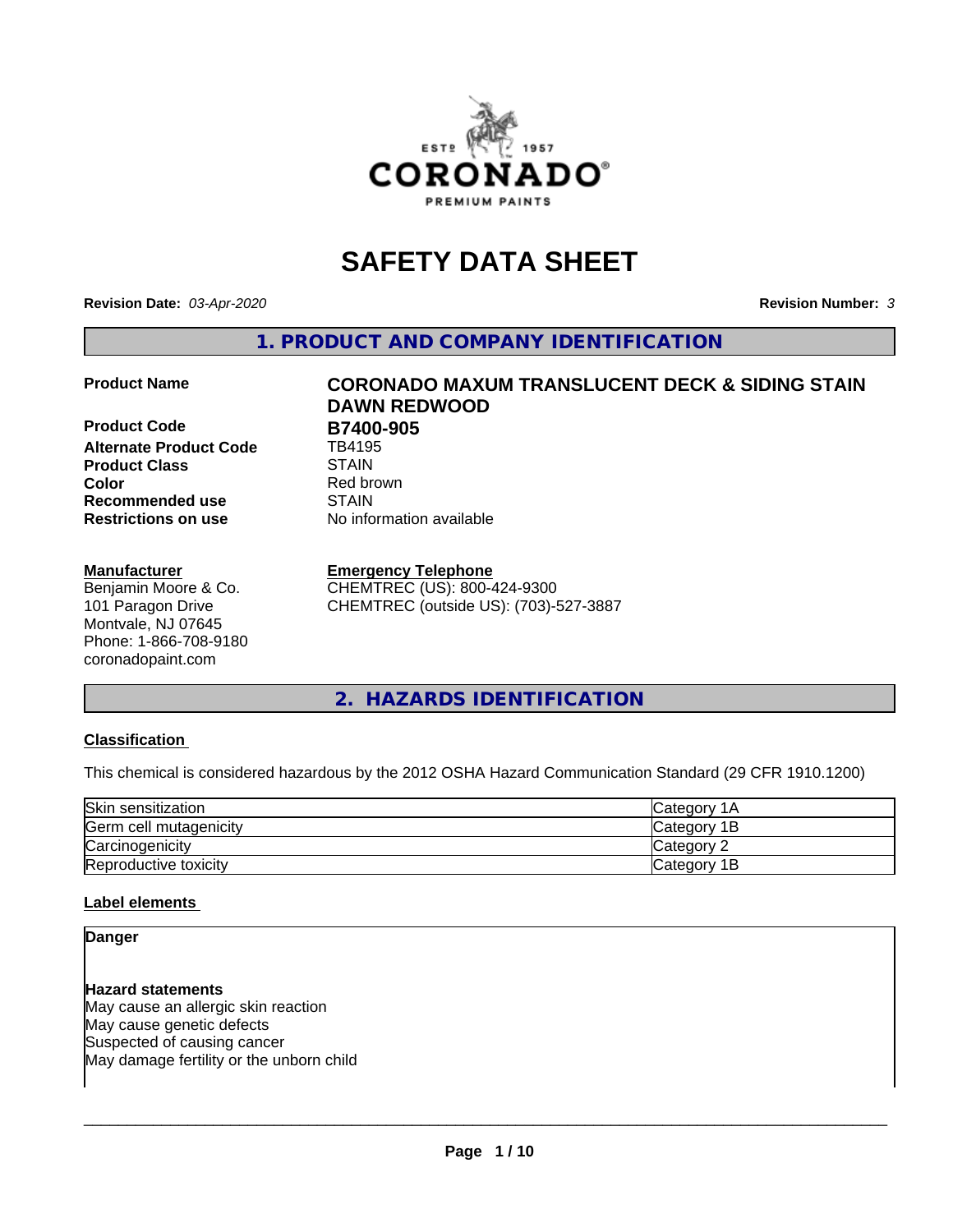

**Appearance** liquid

**Odor** little or no odor

#### **Precautionary Statements - Prevention**

Obtain special instructions before use Do not handle until all safety precautions have been read and understood Use personal protective equipment as required Avoid breathing dust/fume/gas/mist/vapors/spray Contaminated work clothing should not be allowed out of the workplace Wear protective gloves

#### **Precautionary Statements - Response**

IF exposed or concerned: Get medical advice/attention **Skin** IF ON SKIN: Wash with plenty of soap and water If skin irritation or rash occurs: Get medical advice/attention Wash contaminated clothing before reuse

#### **Precautionary Statements - Storage**

Store locked up

#### **Precautionary Statements - Disposal**

Dispose of contents/container to an approved waste disposal plant

#### **Hazards not otherwise classified (HNOC)**

Not applicable

#### **Other information**

No information available

#### **3. COMPOSITION INFORMATION ON COMPONENTS**

| <b>Chemical name</b>                               | CAS No.       | Weight-%    |
|----------------------------------------------------|---------------|-------------|
| Propylene glycol                                   | $57 - 55 - 6$ | $1 - 5$     |
| 2-Amino-2-methly-1-propanol                        | 124-68-5      | $0.1 - 0.5$ |
| Poly(oxy-1,2-ethanediyl),                          | 104810-48-2   | $0.1 - 0.5$ |
| .alpha.-[3-[3-(2H-benzotriazol-2-yl)-5-(1,1-dimeth |               |             |
| ylethyl)-4-hydroxyphenyl]-1-oxopropyl]-.omega.-h   |               |             |
| ydroxy-                                            |               |             |
| Decanedioic acid,                                  | 41556-26-7    | $0.1 - 0.5$ |
| bis(1,2,2,6,6-pentamethyl-4-piperidinyl) ester     |               |             |
| Carbamic acid, 1H-benzimidazol-2-yl-, methyl       | 10605-21-7    | $0.1 - 0.5$ |
| ester                                              |               |             |
| Poly(oxy-1,2-ethanediyl),                          | 104810-47-1   | $0.1 - 0.5$ |
| .alpha.-[3-[3-(2H-benzotriazol-2-yl)-5-(1,1-dimeth |               |             |
| ylethyl)-4-hydroxyphenyl]-1-oxopropyl]-.omega.-[   |               |             |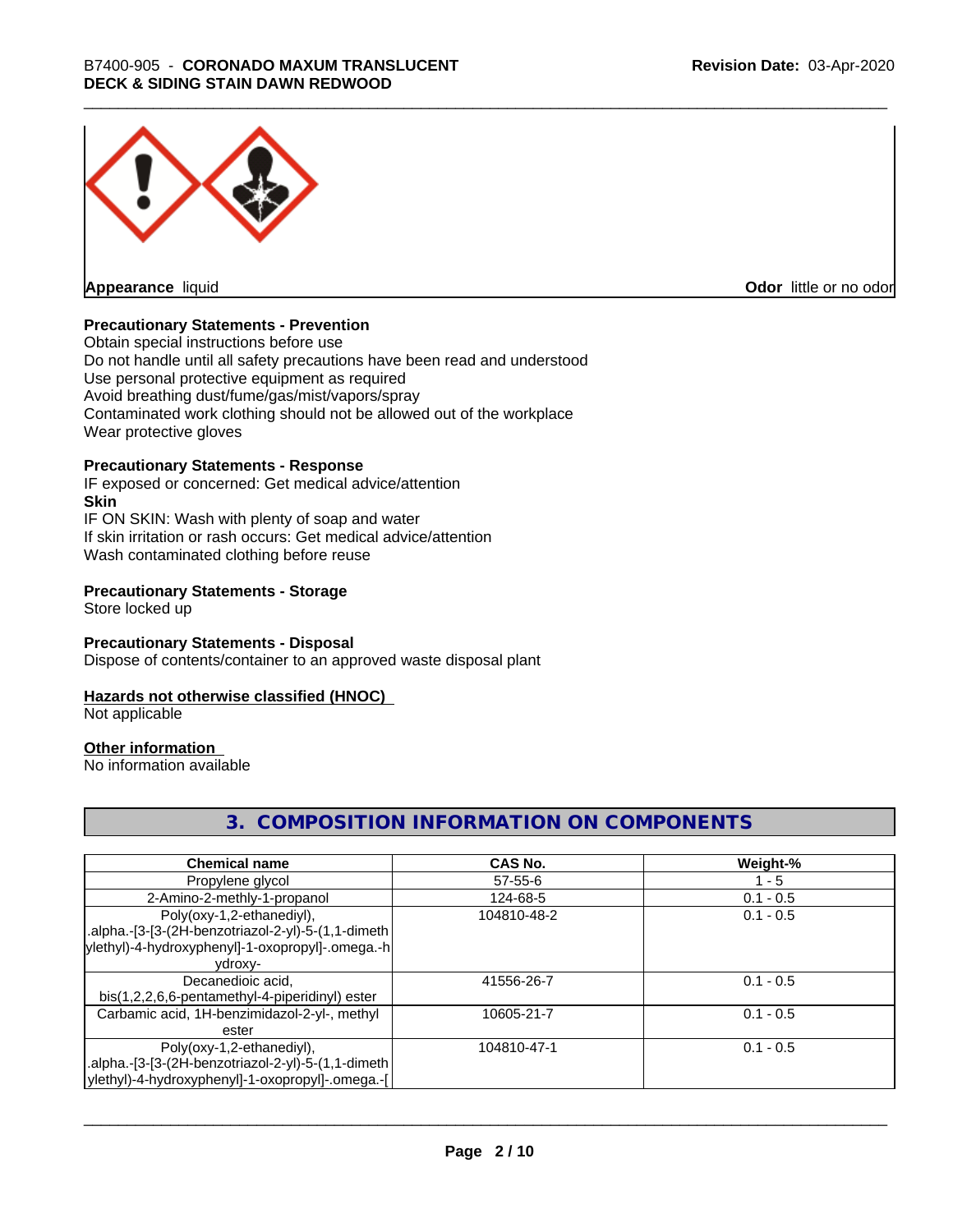| 3-[3-(2H-benzotriazol-2-yl)-5-(1,1-dimethylethyl)- |                           |     |
|----------------------------------------------------|---------------------------|-----|
| 4-hydroxyphenyll-1-oxoprop                         |                           |     |
| Cobalt neodecanoate                                | ר בר<br>ີາ<br><u> - 1</u> | v.J |

|                                                  | 4. FIRST AID MEASURES                                                                                                                                                                                                               |
|--------------------------------------------------|-------------------------------------------------------------------------------------------------------------------------------------------------------------------------------------------------------------------------------------|
| <b>General Advice</b>                            | If symptoms persist, call a physician. Show this safety data sheet to the doctor in<br>attendance.                                                                                                                                  |
| <b>Eye Contact</b>                               | Rinse thoroughly with plenty of water for at least 15 minutes and consult a<br>physician.                                                                                                                                           |
| <b>Skin Contact</b>                              | Wash off immediately with soap and plenty of water while removing all<br>contaminated clothes and shoes. If skin irritation persists, call a physician. Wash<br>clothing before reuse. Destroy contaminated articles such as shoes. |
| <b>Inhalation</b>                                | Move to fresh air. If symptoms persist, call a physician.                                                                                                                                                                           |
| Ingestion                                        | Clean mouth with water and afterwards drink plenty of water. Consult a physician<br>if necessary.                                                                                                                                   |
| <b>Most Important</b><br><b>Symptoms/Effects</b> | May cause allergic skin reaction.                                                                                                                                                                                                   |
| <b>Notes To Physician</b>                        | Treat symptomatically.                                                                                                                                                                                                              |

**5. FIRE-FIGHTING MEASURES**

| Use extinguishing measures that are appropriate to local<br>circumstances and the surrounding environment.                                   |
|----------------------------------------------------------------------------------------------------------------------------------------------|
| As in any fire, wear self-contained breathing apparatus<br>pressure-demand, MSHA/NIOSH (approved or equivalent)<br>and full protective gear. |
| Closed containers may rupture if exposed to fire or<br>extreme heat.                                                                         |
| No.                                                                                                                                          |
| No.                                                                                                                                          |
| Not applicable<br>Not applicable<br>Not applicable                                                                                           |
|                                                                                                                                              |
| Not applicable<br>Not applicable                                                                                                             |
|                                                                                                                                              |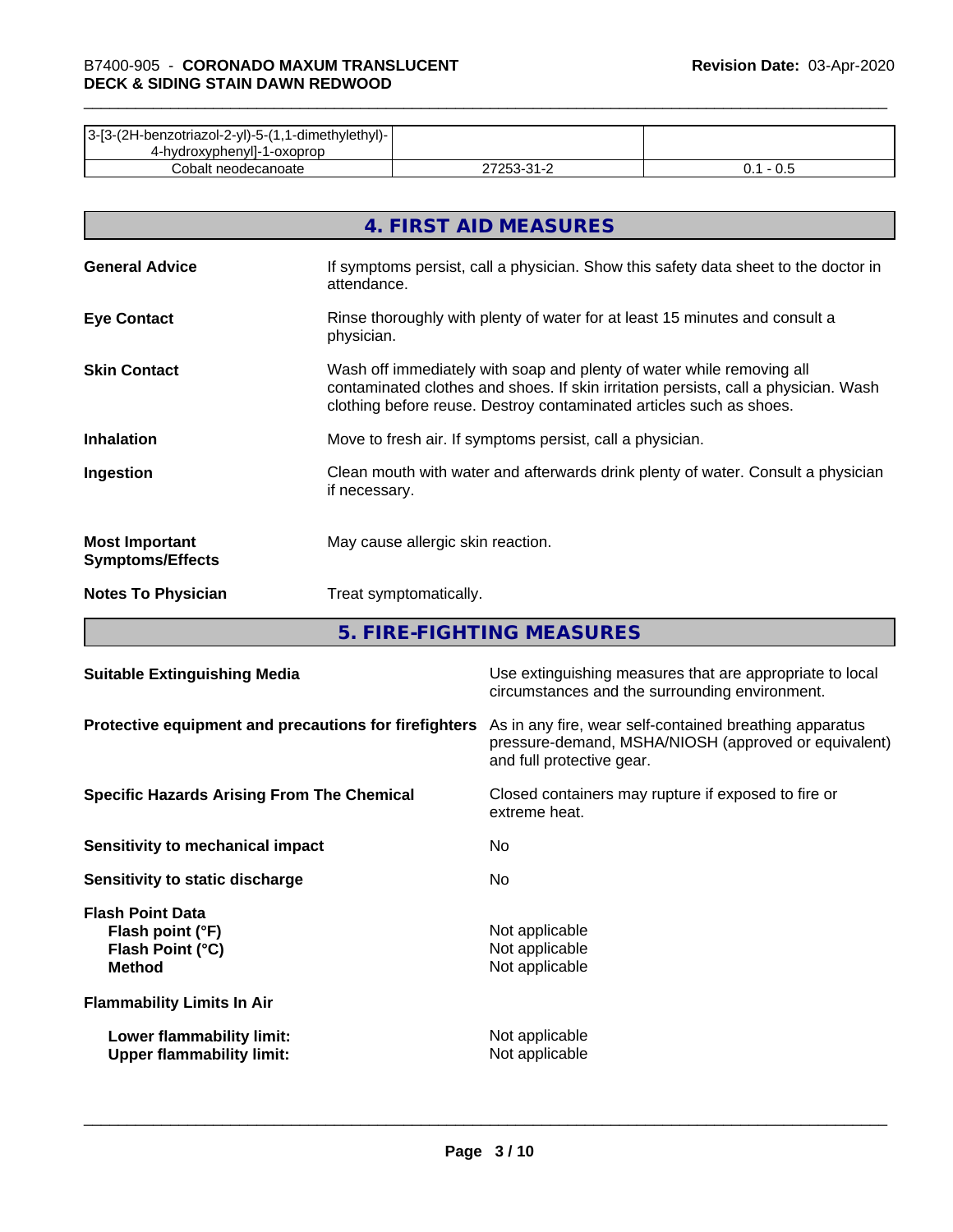| <b>NFPA</b>        | Health: 2 | <b>Flammability: 0</b> | <b>Instability: 0</b> | <b>Special: Not Applicable</b> |
|--------------------|-----------|------------------------|-----------------------|--------------------------------|
| <b>NEDA Logand</b> |           |                        |                       |                                |

#### **NFPA Legend**

- 0 Not Hazardous
- 1 Slightly
- 2 Moderate
- 3 High
- 4 Severe

*The ratings assigned are only suggested ratings, the contractor/employer has ultimate responsibilities for NFPA ratings where this system is used.*

*Additional information regarding the NFPA rating system is available from the National Fire Protection Agency (NFPA) at www.nfpa.org.*

#### **6. ACCIDENTAL RELEASE MEASURES**

| <b>Personal Precautions</b>      | Avoid contact with skin, eyes and clothing. Ensure adequate ventilation.                                                                                                         |  |  |
|----------------------------------|----------------------------------------------------------------------------------------------------------------------------------------------------------------------------------|--|--|
| <b>Other Information</b>         | Prevent further leakage or spillage if safe to do so.                                                                                                                            |  |  |
| <b>Environmental precautions</b> | See Section 12 for additional Ecological Information.                                                                                                                            |  |  |
| <b>Methods for Cleaning Up</b>   | Soak up with inert absorbent material. Sweep up and shovel into suitable<br>containers for disposal.                                                                             |  |  |
|                                  | 7. HANDLING AND STORAGE                                                                                                                                                          |  |  |
| Handling                         | Avoid contact with skin, eyes and clothing. Avoid breathing vapors, spray mists or<br>sanding dust. In case of insufficient ventilation, wear suitable respiratory<br>equipment. |  |  |
| <b>Storage</b>                   | Keep container tightly closed. Keep out of the reach of children.                                                                                                                |  |  |
| <b>Incompatible Materials</b>    | No information available                                                                                                                                                         |  |  |

#### **8. EXPOSURE CONTROLS/PERSONAL PROTECTION**

#### **Exposure Limits**

*No exposure limits have been established for this product.*

#### **Legend**

| Ensure adequate ventilation, especially in confined areas.                                                                                                                                                                                                                                                          |  |  |
|---------------------------------------------------------------------------------------------------------------------------------------------------------------------------------------------------------------------------------------------------------------------------------------------------------------------|--|--|
|                                                                                                                                                                                                                                                                                                                     |  |  |
| Safety glasses with side-shields.                                                                                                                                                                                                                                                                                   |  |  |
| Protective gloves and impervious clothing.                                                                                                                                                                                                                                                                          |  |  |
| Use only with adequate ventilation. In operations where exposure limits are<br>exceeded, use a NIOSH approved respirator that has been selected by a<br>technically qualified person for the specific work conditions. When spraying the<br>product or applying in confined areas, wear a NIOSH approved respirator |  |  |
|                                                                                                                                                                                                                                                                                                                     |  |  |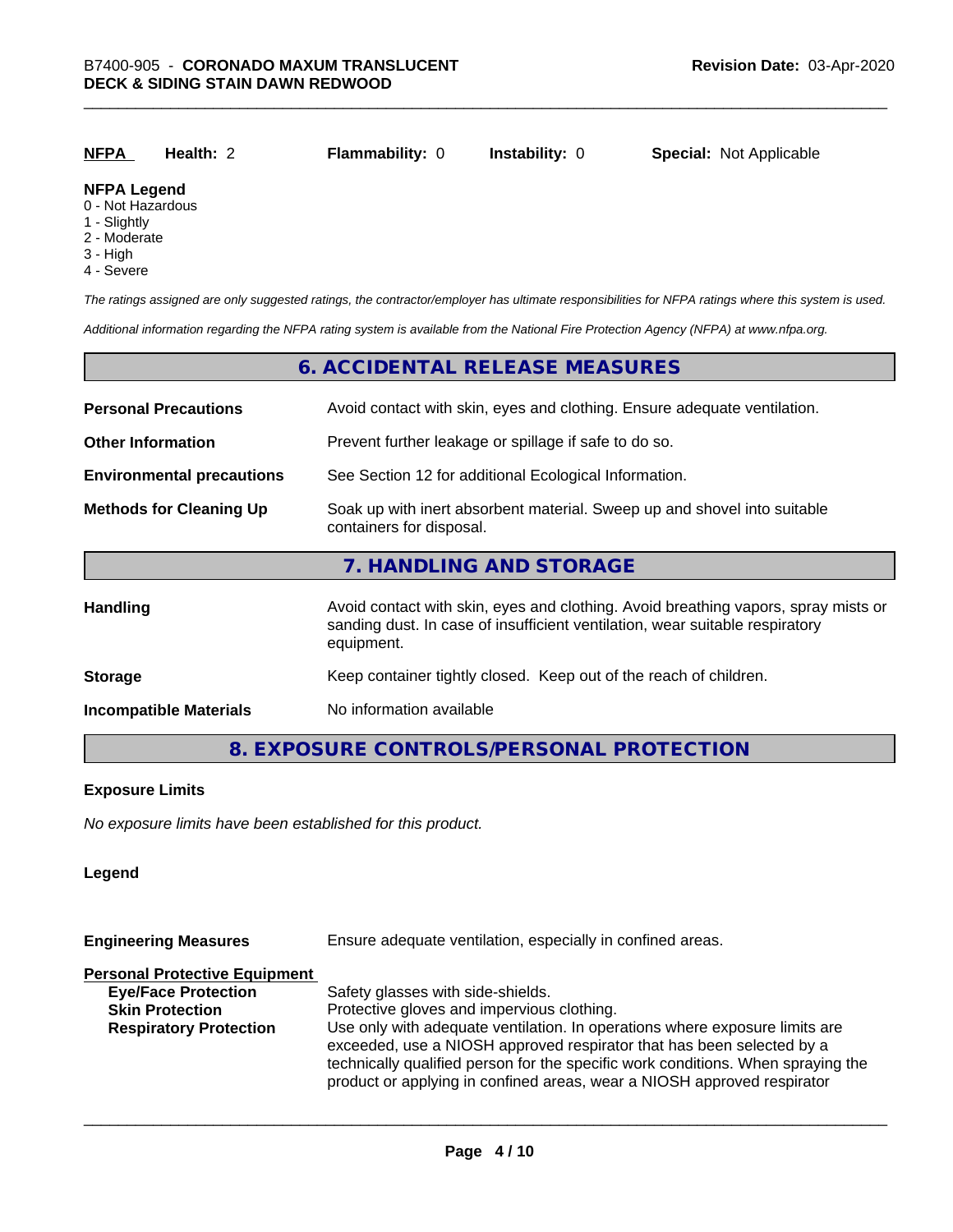specified for paint spray or organic vapors.

**Hygiene Measures** Avoid contact with skin, eyes and clothing. Remove and wash contaminated clothing before re-use. Wash thoroughly after handling.

#### **9. PHYSICAL AND CHEMICAL PROPERTIES**

**Appearance** liquid **Odor** little or no odor **Odor Threshold** No information available **Density (Ibs/gal)** 8.55 - 8.65 **Specific Gravity** 1.02 - 1.04 **pH** No information available **Viscosity (cps)** No information available **Solubility(ies)** No information available **Evaporation Rate No information available No information available Vapor pressure** No information available **Vapor density No information available No** information available **Wt. % Solids** 20 - 30 **Vol. % Solids** 15 - 25 **Wt. % Volatiles** 70 - 80 **Vol. % Volatiles** 75 - 85 **VOC Regulatory Limit (g/L)** < 250 **Boiling Point (°F)** 212 **Boiling Point (°C)** 100 **Freezing point (°F)** 32 **Freezing Point (°C)**<br> **Flash point (°F)**<br> **Flash point (°F)**<br> **Point (°F)**<br> **Point (°F)**<br> **Point (°F)**<br> **Point (°F)**<br> **Point (°F) Flash point (°F)**<br> **Flash Point (°C)**<br> **Flash Point (°C)**<br> **C Flash Point (°C) Method** Not applicable **Flammability (solid, gas)** Not applicable<br> **Upper flammability limit:** Not applicable **Upper flammability limit: Lower flammability limit:** Not applicable **Autoignition Temperature (°F)** No information available **Autoignition Temperature (°C)** No information available **Decomposition Temperature (°F)** No information available **Decomposition Temperature (°C)** No information available **Partition coefficient Contract Contract Contract Contract Contract Contract Contract Contract Contract Contract Contract Contract Contract Contract Contract Contract Contract Contract Contract Contract Contract Contract** 

**No information available** 

#### **10. STABILITY AND REACTIVITY**

| <b>Reactivity</b>                       | Not Applicable                           |
|-----------------------------------------|------------------------------------------|
| <b>Chemical Stability</b>               | Stable under normal conditions.          |
| <b>Conditions to avoid</b>              | Prevent from freezing.                   |
| <b>Incompatible Materials</b>           | No materials to be especially mentioned. |
| <b>Hazardous Decomposition Products</b> | None under normal use.                   |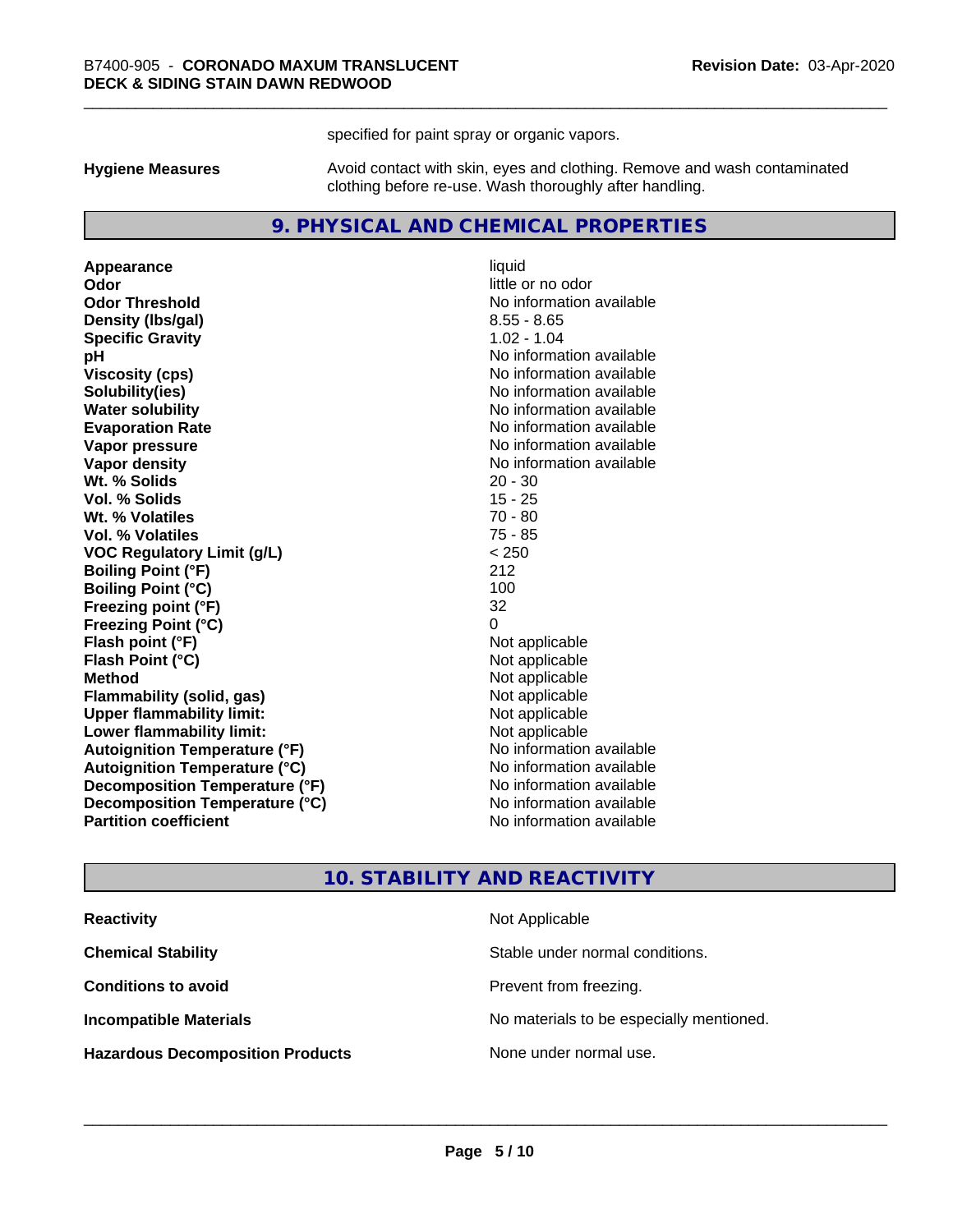## **Possibility of hazardous reactions** None under normal conditions of use. **11. TOXICOLOGICAL INFORMATION Product Information Information on likely routes of exposure Principal Routes of Exposure** Eye contact, skin contact and inhalation. **Acute Toxicity Product Information** No information available **Symptoms related to the physical,chemical and toxicological characteristics Symptoms** No information available **Delayed and immediate effects as well as chronic effects from short and long-term exposure Eye contact** May cause slight irritation. **Skin contact** Substance may cause slight skin irritation. Prolonged or repeated contact may dry skin and cause irritation. **Inhalation** May cause irritation of respiratory tract. **Ingestion Ingestion may cause gastrointestinal irritation**, nausea, vomiting and diarrhea. **Sensitization** May cause an allergic skin reaction **Neurological Effects** No information available. **Mutagenic Effects** Suspected of causing genetic defects. **Reproductive Effects** May damage fertility or the unborn child. **Developmental Effects** No information available.<br> **Target organ effects** No information available **Target organ effects** No information available.<br>**STOT - single exposure** No information available. **STOT** - single exposure **STOT** - **repeated exposure** No information available. **Other adverse effects** No information available. **Aspiration Hazard** No information available **Numerical measures of toxicity The following values are calculated based on chapter 3.1 of the GHS document**

| <b>ATEmix (oral)</b>   | 687306 mg/kg |
|------------------------|--------------|
| <b>ATEmix (dermal)</b> | 714798 mg/kg |

#### **Component Information**

| Chemical name                        | Oral LD50            | Dermal LD50                       | <b>Inhalation LC50</b> |
|--------------------------------------|----------------------|-----------------------------------|------------------------|
| Propylene glycol                     | $= 20$ g/kg (Rat)    | $= 20800$ mg/kg (Rabbit)          |                        |
| 57-55-6                              |                      |                                   |                        |
| 2-Amino-2-methly-1-propanol          | $= 2900$ mg/kg (Rat) | $>$ 2000 mg/kg (Rabbit)           |                        |
| 124-68-5                             |                      |                                   |                        |
| Decanedioic acid,                    | $= 2615$ mg/kg (Rat) |                                   |                        |
| bis(1,2,2,6,6-pentamethyl-4-piperidi |                      |                                   |                        |
| nyl) ester                           |                      |                                   |                        |
| 41556-26-7                           |                      |                                   |                        |
| Carbamic acid,                       | $>$ 5050 mg/kg (Rat) | $> 10000$ mg/kg (Rabbit) = 2 g/kg | -                      |
| 1H-benzimidazol-2-yl-, methyl ester  | $= 6400$ mg/kg (Rat) | $Rat$ = 8500 mg/kg (Rabbit)       |                        |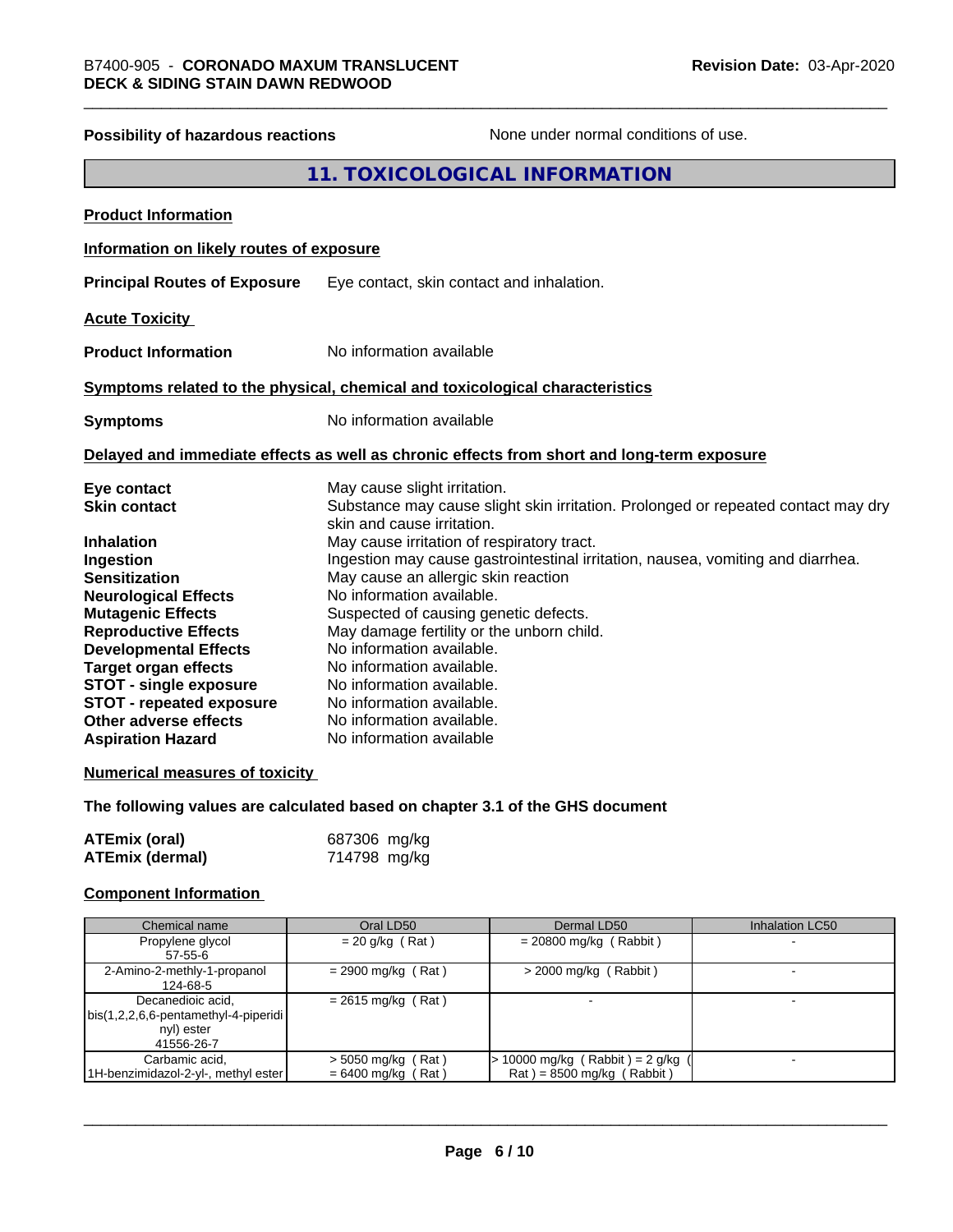| $\sim$<br>$\sim$ $\sim$ $\sim$<br>-<br>۱۲۱۱۰<br>.<br>. .                  |   |                        |  |
|---------------------------------------------------------------------------|---|------------------------|--|
| `∩h⊾<br>าoate                                                             | - | 0.500<br>W<br>- -<br>ີ |  |
| $\sim$<br>- ה<br>$ -$<br>$\sim$ $\sim$ $\sim$ $\sim$ $\sim$ $\sim$ $\sim$ |   |                        |  |

#### **Chronic Toxicity**

#### **Carcinogenicity**

*The information below indicateswhether each agency has listed any ingredient as a carcinogen:.*

| <b>Chemical name</b> | <b>IARC</b>                          | <b>NTP</b>                                    | <b>OSHA</b> |
|----------------------|--------------------------------------|-----------------------------------------------|-------------|
| Cobalt neodecanoate  | 2B<br>- Possible Human<br>Carcinogen | Reasonably<br>Anticipated Human<br>Carcinoɑen | ∟isted      |

• Cobalt and cobalt compounds are listed as possible human carcinogens by IARC (2B). However, there is inadequate evidence of the carcinogenicity of cobalt and cobalt compounds in humans.

#### **Legend**

IARC - International Agency for Research on Cancer NTP - National Toxicity Program OSHA - Occupational Safety & Health Administration

**12. ECOLOGICAL INFORMATION**

#### **Ecotoxicity Effects**

The environmental impact of this product has not been fully investigated.

#### **Product Information**

#### **Acute Toxicity to Fish**

No information available

#### **Acute Toxicity to Aquatic Invertebrates**

No information available

#### **Acute Toxicity to Aquatic Plants**

No information available

#### **Persistence / Degradability**

No information available.

#### **Bioaccumulation**

There is no data for this product.

#### **Mobility in Environmental Media**

No information available.

#### **Ozone**

No information available

#### **Component Information**

#### **Acute Toxicity to Fish**

Propylene glycol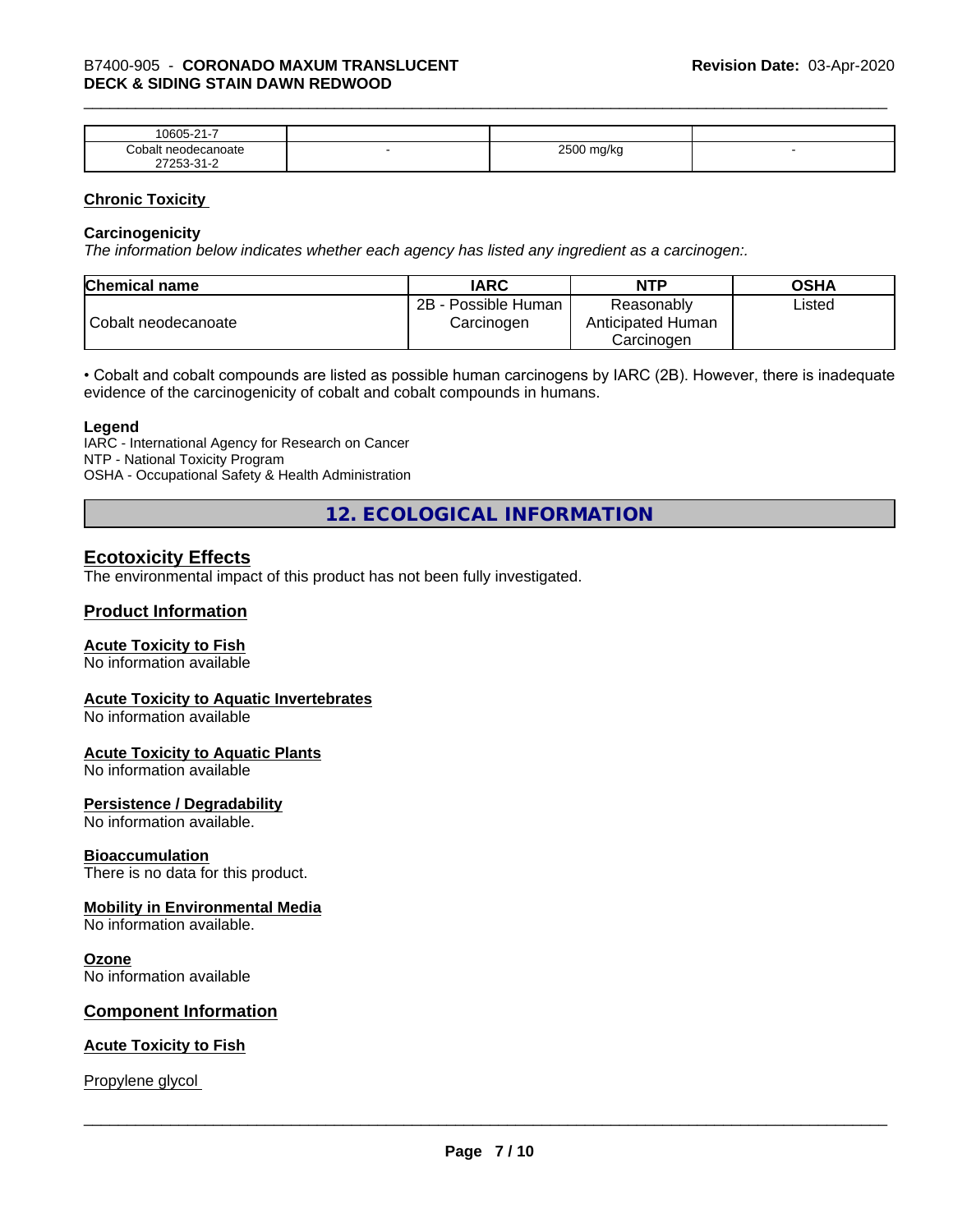LC50: 710 mg/L (Fathead Minnow - 96 hr.) Carbamic acid, 1H-benzimidazol-2-yl-, methyl ester LC50: 1.5 mg/L (Rainbow Trout - 96 hr.)

#### **Acute Toxicity to Aquatic Invertebrates**

#### Propylene glycol

EC50: > 10000 mg/L (Daphnia magna - 24 hr.) Carbamic acid, 1H-benzimidazol-2-yl-, methyl ester LC50: 0.22 mg/L (water flea - 48 hr.)

#### **Acute Toxicity to Aquatic Plants**

No information available

|                              | 13. DISPOSAL CONSIDERATIONS                                                                                                                                                                                               |
|------------------------------|---------------------------------------------------------------------------------------------------------------------------------------------------------------------------------------------------------------------------|
| <b>Waste Disposal Method</b> | Dispose of in accordance with federal, state, and local regulations. Local<br>requirements may vary, consult your sanitation department or state-designated<br>environmental protection agency for more disposal options. |
|                              | <b>14. TRANSPORT INFORMATION</b>                                                                                                                                                                                          |
| <b>DOT</b>                   | Not regulated                                                                                                                                                                                                             |
| <b>ICAO / IATA</b>           | Not regulated                                                                                                                                                                                                             |
| IMDG / IMO                   | Not regulated                                                                                                                                                                                                             |
|                              | <b>15. REGULATORY INFORMATION</b>                                                                                                                                                                                         |

#### **International Inventories**

| <b>TSCA: United States</b> | Yes - All components are listed or exempt. |
|----------------------------|--------------------------------------------|
| DSL: Canada                | Yes - All components are listed or exempt. |

#### **Federal Regulations**

#### **SARA 311/312 hazardous categorization**

| Acute health hazard               | Yes |
|-----------------------------------|-----|
| Chronic Health Hazard             | Yes |
| Fire hazard                       | N٥  |
| Sudden release of pressure hazard | N٥  |
| Reactive Hazard                   | N٥  |

#### **SARA 313**

Section 313 of Title III of the Superfund Amendments and Reauthorization Act of 1986 (SARA). This product contains a chemical or chemicals which are subject to the reporting requirements of the Act and Title 40 of the Code of Federal Regulations, Part 372: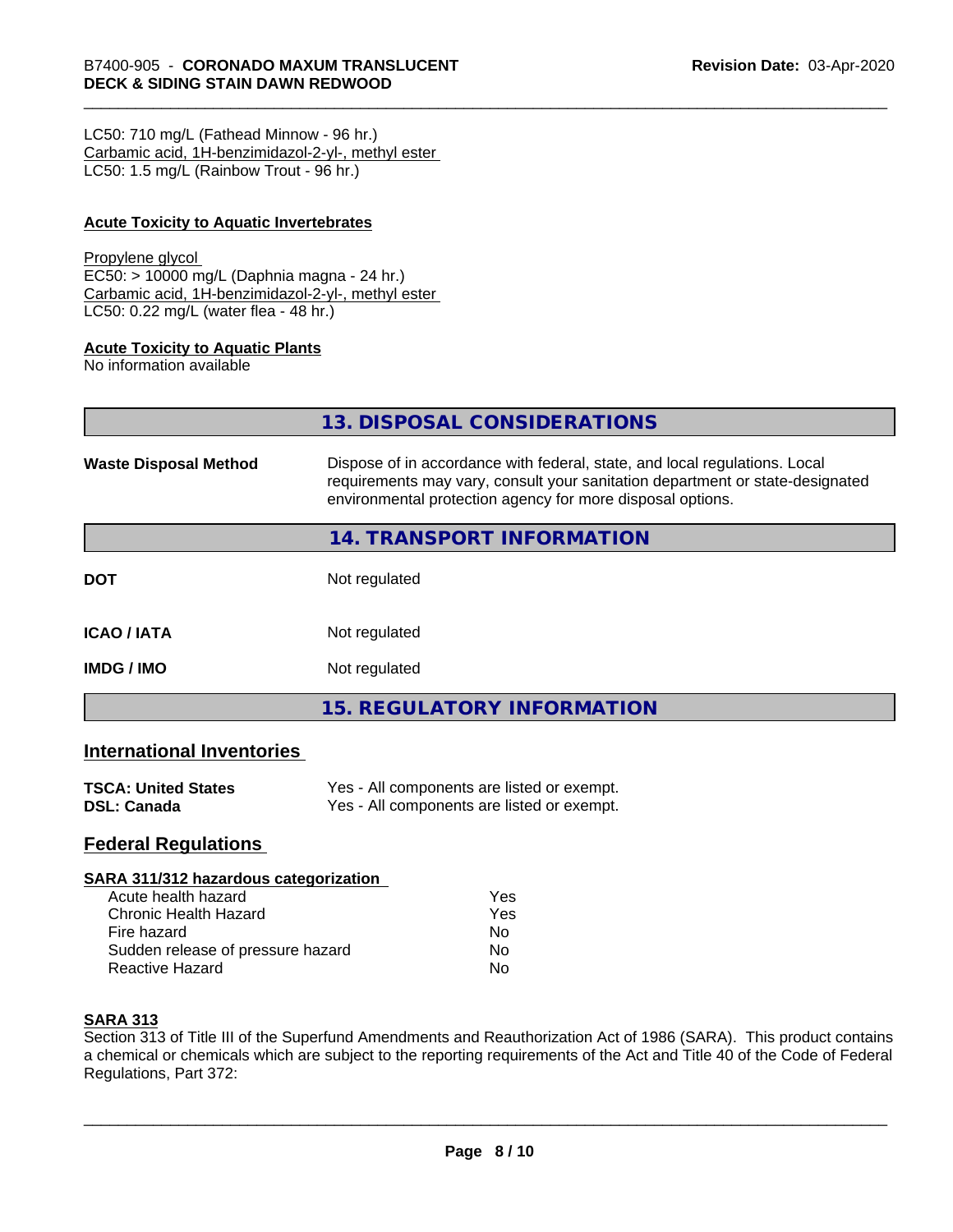#### *None*

### **Clean Air Act,Section 112 Hazardous Air Pollutants (HAPs) (see 40 CFR 61)**

This product contains the following HAPs:

| <b>Chemical name</b> | CAS No.    | Weight-%    | <b>Hazardous Air Pollutant</b> |
|----------------------|------------|-------------|--------------------------------|
|                      |            |             | (HAP)                          |
| Cobalt neodecanoate  | 27253-31-2 | $0.1 - 0.5$ | Listed                         |

#### **US State Regulations**

#### **California Proposition 65**

**WARNING:** Cancer and Reproductive Harm– www.P65warnings.ca.gov

#### **State Right-to-Know**

| <b>Chemical name</b>                  | <b>Massachusetts</b> | <b>New Jersey</b> | Pennsylvania |
|---------------------------------------|----------------------|-------------------|--------------|
| Propylene glycol                      |                      |                   |              |
| Carbamic acid, 1H-benzimidazol-2-yl-, |                      |                   |              |
| methyl ester                          |                      |                   |              |
| Cobalt neodecanoate                   |                      |                   |              |

#### **Legend**

X - Listed

**16. OTHER INFORMATION**

| HMIS | Health: $2^*$ | <b>Flammability: 0</b> | <b>Reactivity: 0</b> | PPE: - |
|------|---------------|------------------------|----------------------|--------|
|      |               |                        |                      |        |

#### **HMIS Legend**

- 0 Minimal Hazard
- 1 Slight Hazard
- 2 Moderate Hazard
- 3 Serious Hazard
- 4 Severe Hazard
- \* Chronic Hazard
- X Consult your supervisor or S.O.P. for "Special" handling instructions.

*Note: The PPE rating has intentionally been left blank. Choose appropriate PPE that will protect employees from the hazards the material will present under the actual normal conditions of use.*

*Caution: HMISÒ ratings are based on a 0-4 rating scale, with 0 representing minimal hazards or risks, and 4 representing significant hazards or risks. Although HMISÒ ratings are not required on MSDSs under 29 CFR 1910.1200, the preparer, has chosen to provide them. HMISÒ ratings are to be used only in conjunction with a fully implemented HMISÒ program by workers who have received appropriate HMISÒ training. HMISÒ is a registered trade and service mark of the NPCA. HMISÒ materials may be purchased exclusively from J. J. Keller (800) 327-6868.*

 **WARNING!** If you scrape, sand, or remove old paint, you may release lead dust. LEAD IS TOXIC. EXPOSURE TO LEAD DUST CAN CAUSE SERIOUS ILLNESS, SUCH AS BRAIN DAMAGE, ESPECIALLY IN CHILDREN. PREGNANT WOMEN SHOULD ALSO AVOID EXPOSURE.Wear a NIOSH approved respirator to control lead